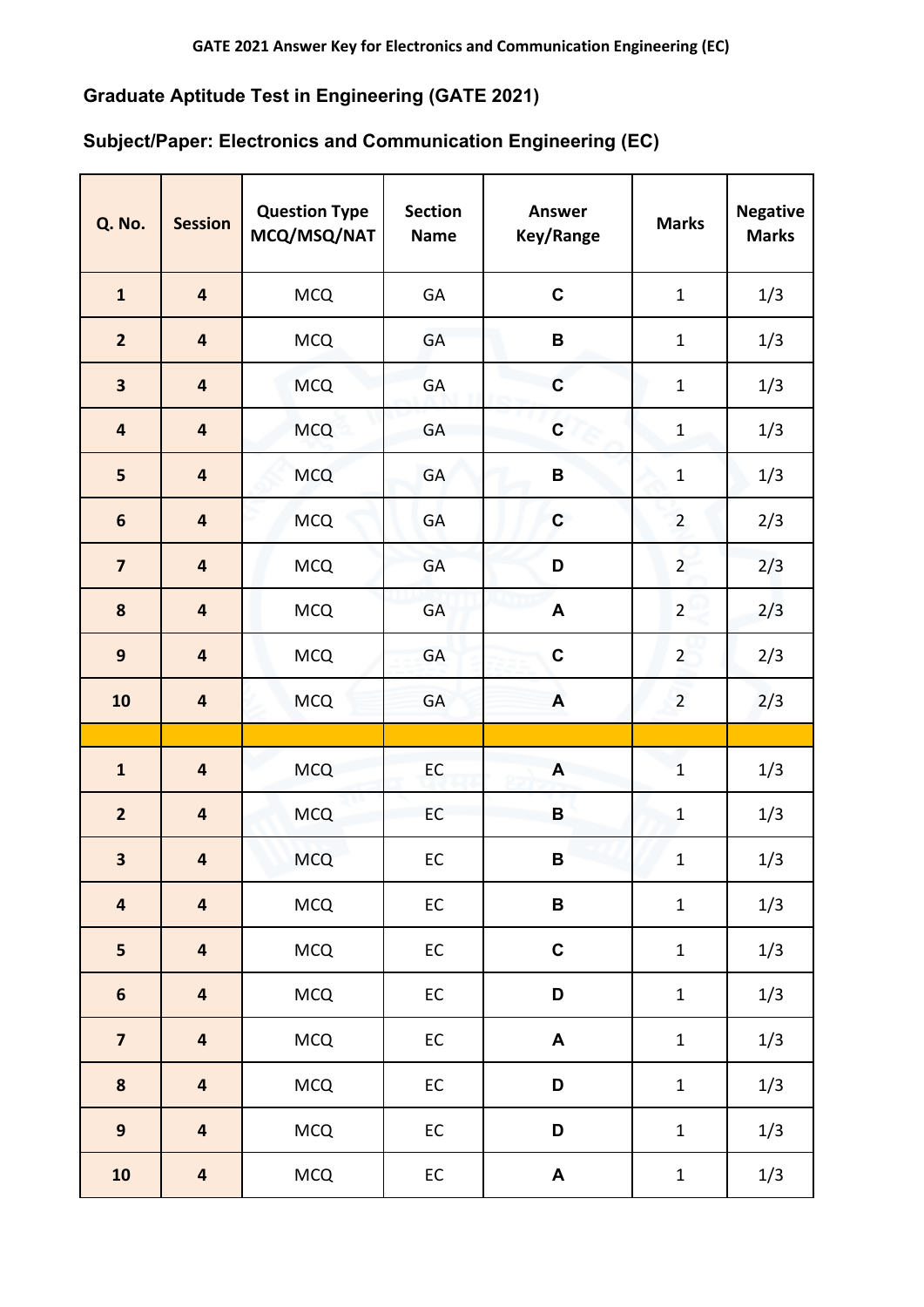| Q. No. | <b>Session</b>          | <b>Question Type</b><br>MCQ/MSQ/NAT | <b>Section</b><br><b>Name</b> | <b>Answer</b><br>Key/Range | <b>Marks</b>   | <b>Negative</b><br><b>Marks</b> |
|--------|-------------------------|-------------------------------------|-------------------------------|----------------------------|----------------|---------------------------------|
| 11     | $\overline{\mathbf{4}}$ | <b>MCQ</b>                          | EC                            | $\mathbf B$                | $\mathbf{1}$   | 1/3                             |
| 12     | $\overline{\mathbf{4}}$ | <b>MCQ</b>                          | EC                            | $\mathbf C$                | $\mathbf{1}$   | 1/3                             |
| 13     | $\overline{\mathbf{4}}$ | <b>MCQ</b>                          | EC                            | $\mathbf C$                | $\mathbf{1}$   | 1/3                             |
| 14     | 4                       | <b>MCQ</b>                          | EC                            | D                          | $\mathbf{1}$   | 1/3                             |
| 15     | 4                       | <b>MCQ</b>                          | EC                            | A                          | $\mathbf{1}$   | 1/3                             |
| 16     | $\overline{\mathbf{4}}$ | <b>NAT</b>                          | EC                            | 8.0 to 8.0                 | $\mathbf{1}$   | $\pmb{0}$                       |
| 17     | $\overline{\mathbf{4}}$ | <b>NAT</b>                          | EC                            | $0$ to $0$                 | $\mathbf{1}$   | $\pmb{0}$                       |
| 18     | $\overline{\mathbf{4}}$ | <b>NAT</b>                          | EC                            | 0.5 to 0.5                 | $\mathbf{1}$   | $\pmb{0}$                       |
| 19     | $\overline{\mathbf{4}}$ | <b>NAT</b>                          | EC                            | 1.0 to 1.0                 | $\overline{1}$ | 0                               |
| 20     | 4                       | <b>NAT</b>                          | EC                            | 4.5 to 4.5                 | $\mathbf{1}$   | 0                               |
| 21     | 4                       | <b>NAT</b>                          | EC                            | 2.0 to 2.0                 | $\mathbf{1}$   | $\pmb{0}$                       |
| 22     | $\overline{\mathbf{4}}$ | <b>NAT</b>                          | EC                            | 94.2 to 94.6               | $\mathbf{1}$   | $\mathbf 0$                     |
| 23     | $\overline{\mathbf{4}}$ | <b>NAT</b>                          | EC                            | 9.24 to 9.28               | $\mathbf{1}$   | $\pmb{0}$                       |
| 24     | $\overline{\mathbf{4}}$ | <b>NAT</b>                          | EC                            | 3.12 to 3.16               | $\mathbf{1}$   | $\pmb{0}$                       |
| 25     | $\overline{\mathbf{4}}$ | <b>NAT</b>                          | EC                            | 9.30 to 9.44               | $\mathbf{1}$   | $\pmb{0}$                       |
| 26     | $\overline{\mathbf{4}}$ | <b>MCQ</b>                          | EC                            | A                          | $\overline{2}$ | 2/3                             |
| 27     | $\overline{\mathbf{4}}$ | <b>MCQ</b>                          | EC                            | $\, {\bf B}$               | $\overline{2}$ | 2/3                             |
| 28     | $\overline{\mathbf{4}}$ | <b>MCQ</b>                          | EC                            | $\mathbf C$                | $\overline{2}$ | 2/3                             |
| 29     | $\overline{\mathbf{4}}$ | <b>MCQ</b>                          | $\mathsf{EC}$                 | $\mathbf C$                | $\overline{2}$ | 2/3                             |
| 30     | $\overline{\mathbf{4}}$ | <b>MCQ</b>                          | EC                            | A                          | $\overline{2}$ | 2/3                             |
| 31     | $\overline{\mathbf{4}}$ | <b>MCQ</b>                          | EC                            | $\mathbf C$                | $\overline{2}$ | 2/3                             |
| 32     | $\overline{\mathbf{4}}$ | <b>MCQ</b>                          | EC                            | A                          | $\overline{2}$ | 2/3                             |
| 33     | $\overline{\mathbf{4}}$ | <b>MCQ</b>                          | EC                            | D                          | $\overline{2}$ | 2/3                             |